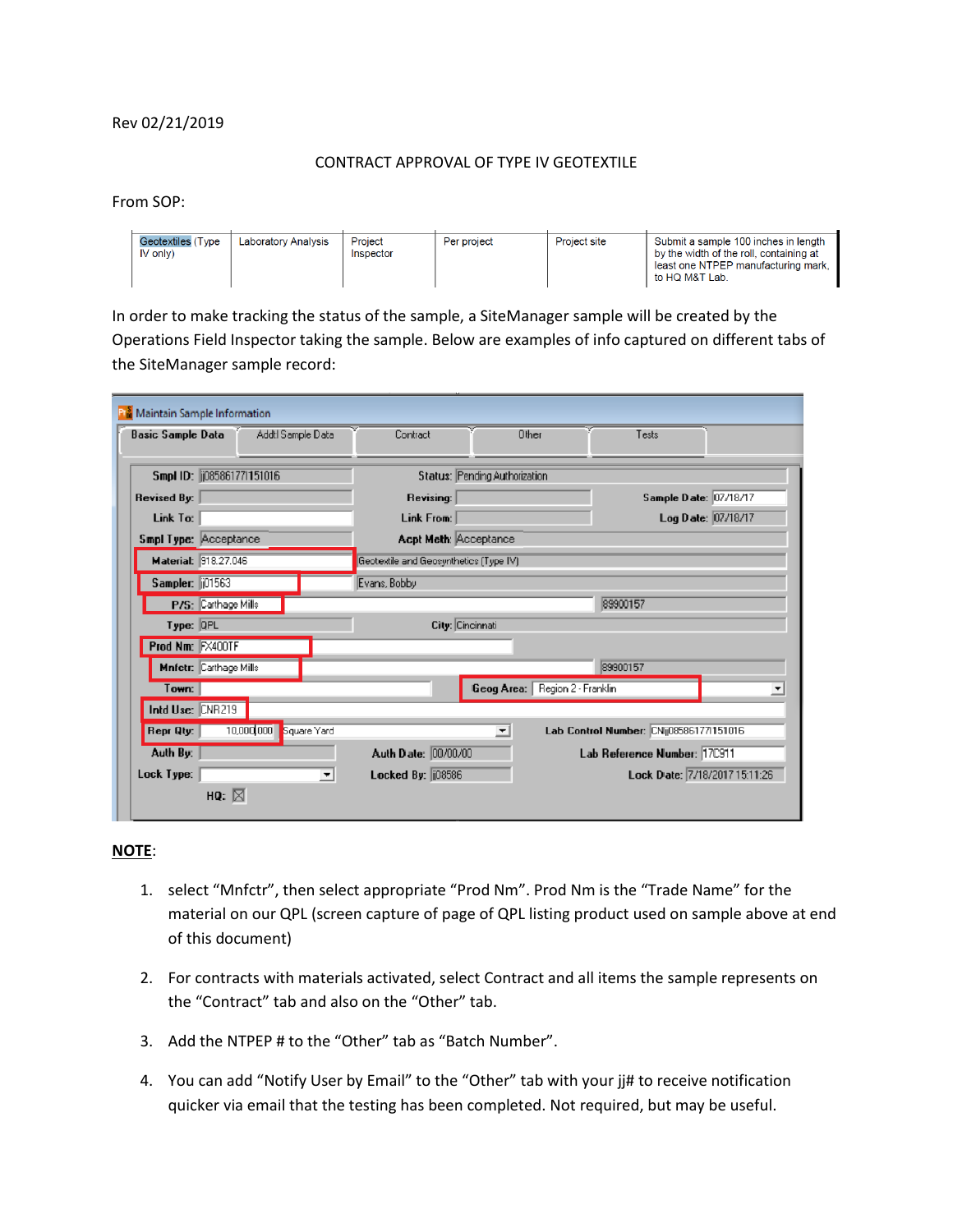- 5. Be sure to select Destination lab "TDOT Headquarters/Receiving Dock" and add default test to the sample.
- 6. The HQ Dock worker will assign a lab reference number when the sample arrives at the dock.

Below are screen captures of data to be captured on all tabs of the sample:

| Maintain Sample Information<br>Addtl Sample Data<br>Basic Sample Data |              | <b>Contract</b> |                                                         | Other     |                       | Tests            |                                                     |                  |                                   |    |
|-----------------------------------------------------------------------|--------------|-----------------|---------------------------------------------------------|-----------|-----------------------|------------------|-----------------------------------------------------|------------------|-----------------------------------|----|
| jj08586177l151016<br>Sample<br><b>Contract ID</b>                     | Project      | Line            | Proposal Item Code Fed State<br><b>Item</b> Line Number |           | Pri Nbr               | <b>Matri Qty</b> | <b>Cont Est</b> Represented Material<br><b>Q</b> tv | Unit             | Reported Sati<br><b>Matri Qty</b> | м. |
| NR246                                                                 | 9025-3209-94 | 0620            |                                                         | 740-10.04 | <b>IBR-STP-423(3)</b> | 4 152 000        |                                                     | .000 Square Yard | 0.000                             |    |

| Maintain Sample Information                                     |                |              |                                                              |      |  |  |  |  |
|-----------------------------------------------------------------|----------------|--------------|--------------------------------------------------------------|------|--|--|--|--|
| Basic Sample Data<br>Addtl Sample Data                          |                | Contract     | <b>Other</b>                                                 | ests |  |  |  |  |
| ii085861771151016<br>Sample<br><b>Description</b><br>ID<br>Type |                |              |                                                              |      |  |  |  |  |
| <b>Destination Lab</b>                                          | TDOT619000     |              | DEST - TDOT Headquarters/Receiving Dock                      |      |  |  |  |  |
| Contract                                                        | CNR219         |              | The grading, drainage and paving on a S.I.A. route serving N |      |  |  |  |  |
| <b>Batch Number</b>                                             | NTPEP123XYZ    |              |                                                              |      |  |  |  |  |
|                                                                 | llii01563<br>▼ | Evans, Bobby |                                                              |      |  |  |  |  |

One sample can represent up to 99,999 SY. The contract sample and testing requirements window of SiteManager includes the following special instruction:

A T-2 with cert. stating material meets AASHTO M 288 Stabilization, Tables 1 & 4, Cl. I; elongation < 50%. And Sample measuring 100" in length by width of the roll & contain NTPEP mark on edge. Capture NTPEP # in "Identification" field of T-2. Submit to HQ M&T. Don't use material till signed report received.